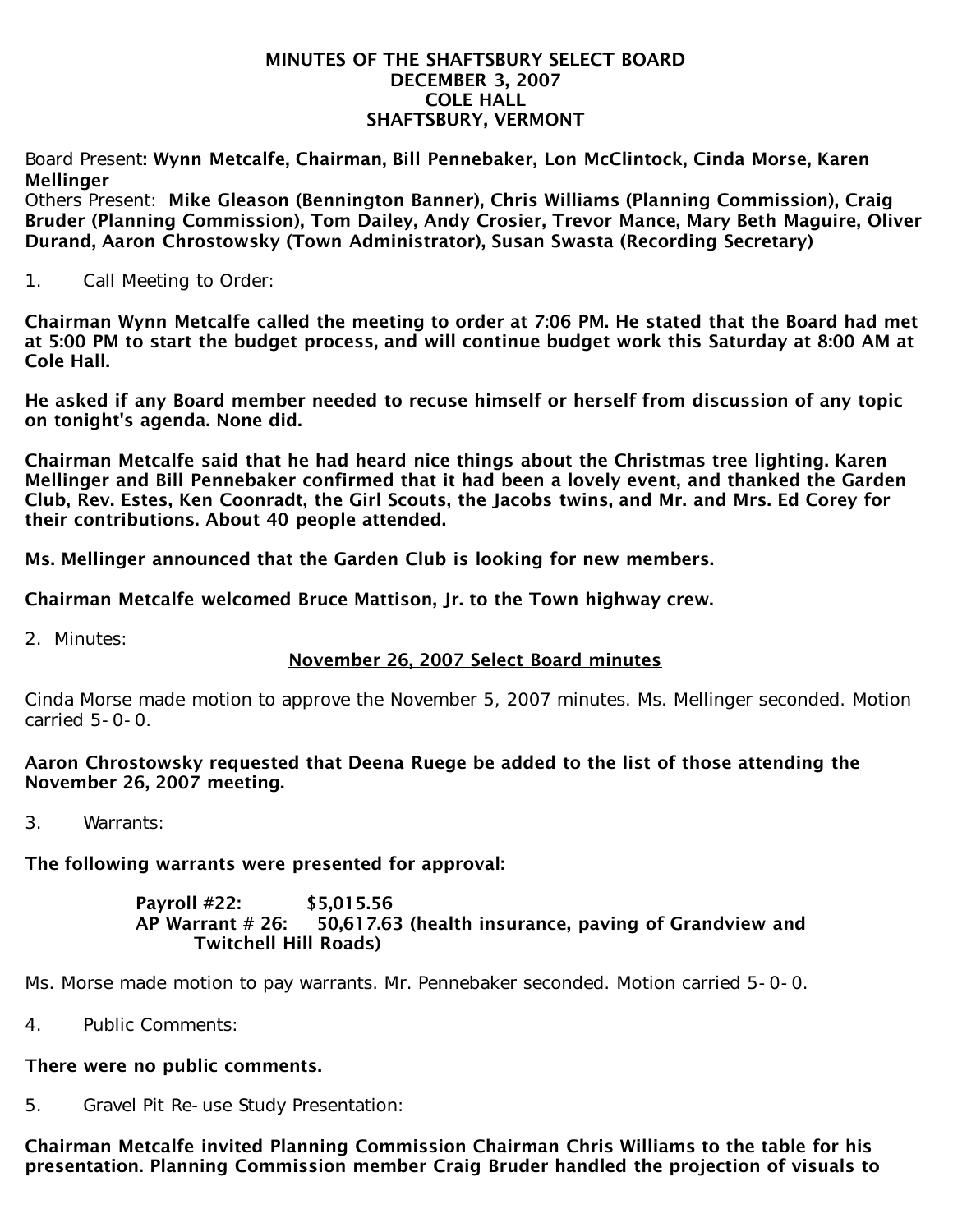accompany the report.

Mr. Williams stated that the gravel pit report represents the culmination of a year's work by the Planning Commission and consultants SVE Associates out of Brattleboro. The study was funded by a state municipal planning grant.

He said that the impetus for the study was the Town plan, which requires sand and gravel resources to be extracted without degradation of the environment. Gravel pit sites are to be restored.

Mr. Williams noted that this language has always been in the Town plan and zoning bylaw, but that there has been no action on it. Dailey's proposal for a construction and demolition (C and D) dump and the TAM application for a transfer station, both to be located on former gravel pits, brought attention to these sites.

The renewed attention had brought discussion as to whether such activities represent the highest and best use of the land. The Planning Commission decided it would be good to examine this issue in depth and make recommendations to the town. This study is the result.

Mr. WIlliams stated that SVE had originally identified 26 gravel pit sites. Upon examination, the Planning Commission found that most sites are inactive, and many are overgrown and now blending into the landscape.

Eventually six sites were identified as the focus of study. The Planning Commission met with owners of these sites, walked the sites with them, and held a public hearing which was attended by all pit owners

Mr. Williams identified the six sites. The Green pit on Cider Mill Road covers 140 acres, with 56 excavated acres. It is owned by Peckham and appears to be inactive. The Green pit is zoned Rural Residential40.

The Tunic pit, also owned by Peckham, is at the end of Tunic Road. This is a very small pit on a large piece of land, and appears to be inactive. Peckham has stated that it is their reserve pit.

The Waite pit on North Road and Sim Dean Road has 27 acres under excavation and is an active Peckham pit. The adjoining Davis and Harrington pits are essentially idle, with most good material taken out, so discussion needs to focus on what happens next. They are zoned Rural Residential 40.

The Dailey pit is located south of Airport Road opposite the precast plant, and is mostly used in Peckham's precast operation. It was excavated years ago.

Mr. Bruder accompanied the discussion with aerial photographs of the six sites taken last spring. Mr. Williams noted that the Waite pit is very close to residences, and a key issue is this proximity to a residential neighborhood.

He stated that the Davis and Harrington pits have pretty dense development all around them. These pits are close to Airport Road, which could provide access to the sites. Mr. Pennebaker noted that any residential development of the sites would have to take into account limitations on well-drilling imposed by proximity to the Town landfill.

Mr. Williams stated that the Tunic pit is essentially in the middle of nowhere. It includes some wetlands near the railroad. Both the Tunic and Green pits are close to the Hidden Valley development, which itself contained gravel pits in the past. Mr. Williams noted that the Green pit has been excavated below the water table level of the wetlands, which contravenes state standards.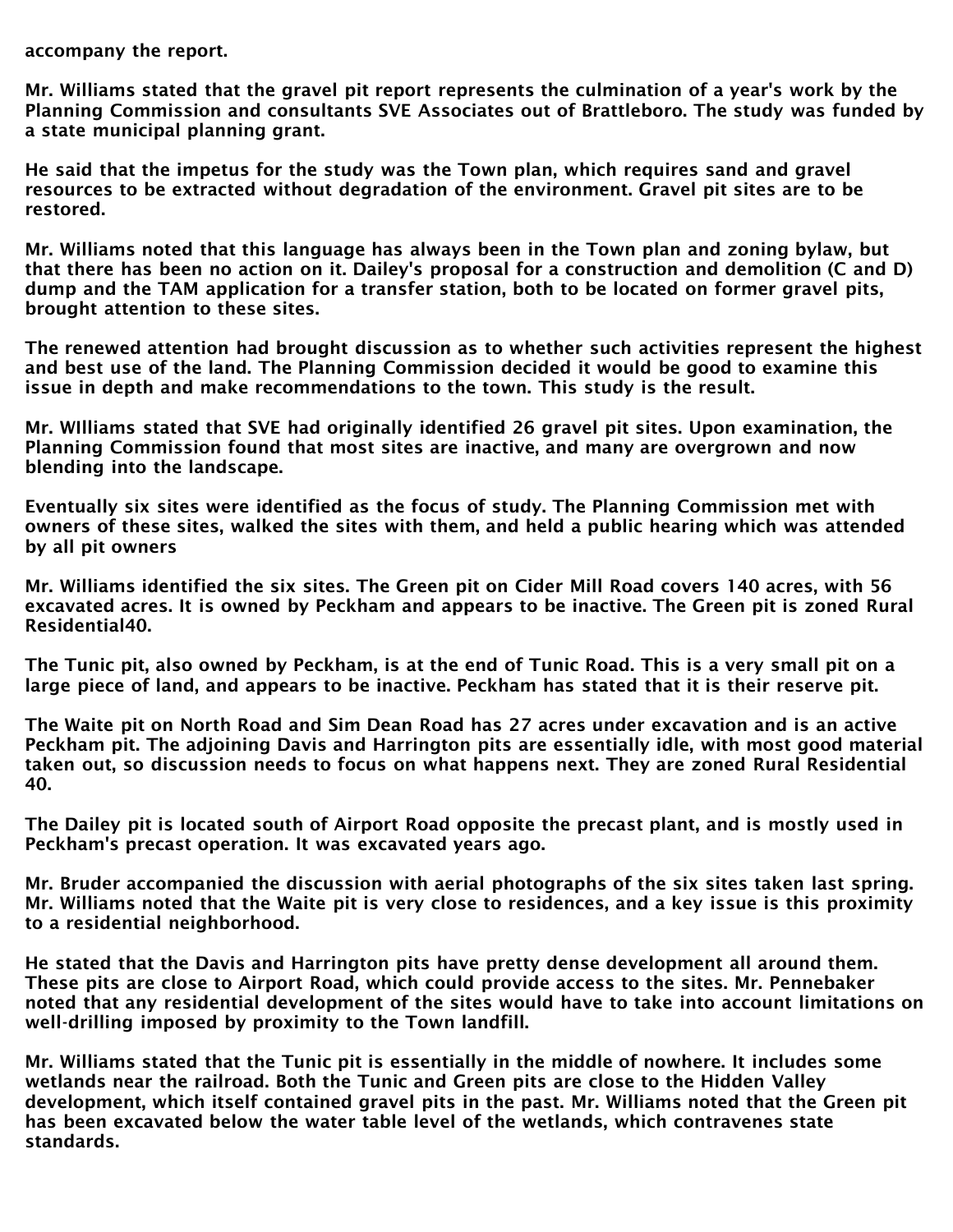Mr. Bruder and Mr. Williams next showed 1976 aerial photographs of the six pits to show change over time. The photographs indicate expansion of the Green pit from 3 acres to 56 acres. The other pits have stayed about the same or contracted in size.

Mr. Williams noted that zoning requires compliance with bylaws governing extraction if operations expand, or if a pit is inactive for two years and then becomes active. This includes a reclamation plan.

He stated that the Planning Commission was able to uncover only one permit, for the Lester Davis pit. The reclamation requirements of this permit were not enforced, and the property was recently sold.

The Planning Commission has concluded that zoning enforcement of gravel pit operations has not worked. The one permit with restoration requirements was not enforced, and operations which are shown by aerial photography to have expanded have no permits. The Commission recommends that permit conditions be included in land records, and a method devised to track permits over long periods of time.

Mr. Williams stated that it is necessary to balance the jobs provided by extraction with stewardship for future generations. The expansion of precast operations in particular is a valueadded activity, and provides good jobs that can't be globalized. It is necessary to establish ground rules that all can live with.

He noted that Oak Hill subdivision, a reclaimed Dailey's pit, is one example of a model for redevelopment. Other Dailey's properties in Manchester have been redeveloped.

Mr. Williams said that one of the issues they have to grapple with is abandoned pits, and how to determine when a pit is abandoned. If the Tunic pit is developed in the future there will be an impact on the Town, especially in terms of truck traffic. It may be better to have the materials come from local sources, with traffic on smaller roads, than trucked in from outside over main roads.

Mr. Williams stated that it is not clear from zoning where extraction is permitted. This needs to be clarified, as do setbacks. With current zoning, under some conditions an excavation may go right to the property line. This should be looked at, especially in view of the proximity of some pits to residential areas.

Mr. Williams recommended sitting down with pit owners and coming to an under-standing for the future. At present, a whole section of the zoning bylaw is being ignored. The bylaw should either be revised or removed, because not to enforce undermines zoning.

He said that they need to figure out what is fair to abutting residential zones, and what to do about reclaiming abandoned operations. At present there are 97 acres of raw land which needs to be reclaimed.

Mr. Williams asked for questions on the report. Chairman Metcalfe asked how preexisting operations could be regulated. Mr. Williams replied that there is a lot of mythology about preexisting.

The Planning Commission was told that Peckham's pits were placed under Act 250 voluntarily, but they found no evidence of this. Act 250 criteria for preexisting pits are the same as in local zoning. They are based on expansion of operations.

Chairman Metcalfe asked about reactions of pit owners. Mr. Williams replied that all had received copies of the report and been asked for comments. There was no response.

He said that during prior meetings Peckham's has been cooperative but guarded, claiming that all their pits are active or potentially active. The Harringtons said that their pit is about played out.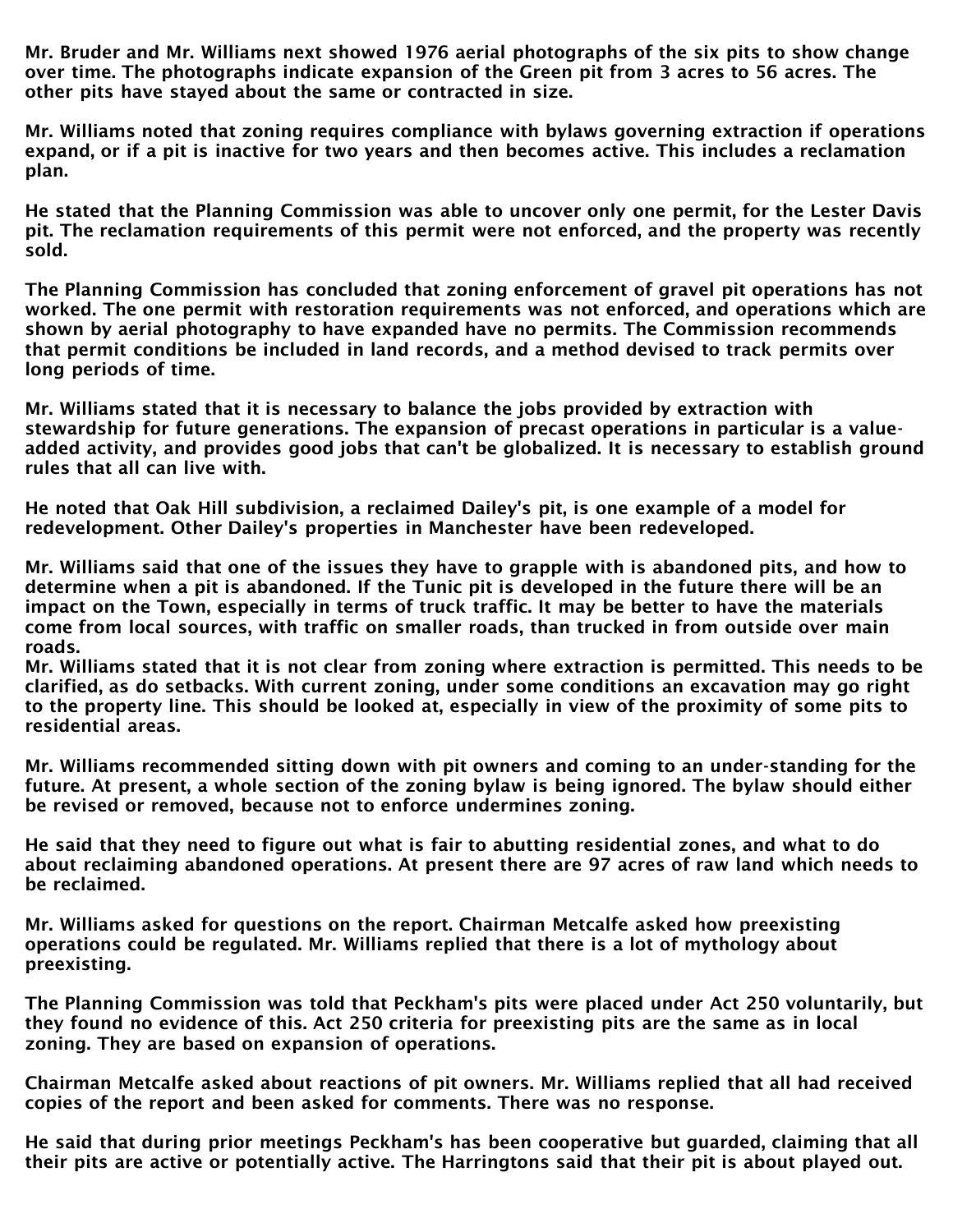They are thinking about the next use and feeling hemmed in by zoning.

Ms. Morse asked if they see reclamation as something to be done incrementally or once an entire pit is excavated, which could be a long period of time. Mr. Williams said that the Agency of Natural Resources (ANR) guidelines are for reclaiming as you go, and avoiding big scars. He described the reclamation practices used by SVE in New Hampshire, which show that it's possible to do this in a less destructive manner and still make money.

Ms. Morse noted that to get reclamation plans on existing pits would require cooperation of owners. Mr. Williams agreed. Mr. Bruder stated that reclamation might be forced if expansion could be shown, but this is difficult.

Mr. Williams stated that the 2007 aerial photographs could be used as benchmarks for future expansion. Mr. Pennebaker said that expansion is defined under Act 250 as rate of removal of material, not physical expansion.

Mr. Williams stated that they need to negotiate a sustainable balance with property owners. Ms. Morse asked if they are looking for recommendations from the Select Board. Mr. Williams replied that they are, because this is a far-reaching policy decision.

Andy Crosier noted that it is hard to set up negotiations for reclamation if property has not been identified as wasteland vs. productive. He also said the Town should have worked with Peckham's on the Cider Mill Road drop-off years ago.

Tom Dailey stated that the Green pit has been excavated regularly over the last fifteen years, and is not inactive. He also said that the Cole Hall vault has Act 250 permits, including Dailey's permits. Mr. Williams said that permits had not been found in Rutland. Mr. Dailey repeated that they should look in the vault.

Trevor Mance stated that his parcel, acquired from Dailey's, is an old gravel pit and had been under Act 250. Mr. Williams said that they may need an addendum to the report on Act 250 information.

The Select Board thanked the Planning Commission for a great job.

6. Solid Waste Bylaw Status:

Chairman Metcalfe stated that the Select Board, Planning Commission, Development Review Board (DRB), and Economic Development Committee will meet on the solid waste bylaw for the last time this Thursday at 7:00 PM. The bylaw will then go back to the Planning Commission, who will hold one more public hearing before returning it to the Select Board. The Select Board will hold one pubic hearing before voting on the bylaw.

7. Other Business:

Mr. McClintock requested an Executive Session on a personnel matter.

Fire Warden Oliver Durand stated that he cannot attend the Saturday budget meeting. he asked that \$3000 be added to the sinking fund to replace a 1993 truck within five years.

Andy Crosier asked if it would be possible to use a roller on Town roads after they have been graded and raked. He said that this would aid draining, eliminate mud berms, and help keep potholes from forming. Chairman Metcalfe said that he would run it by Road Foreman Ron Daniels.

Mr. Pennebaker made motion to go into Executive Session (Personnel) at 8:25 PM. Ms. Mellinger